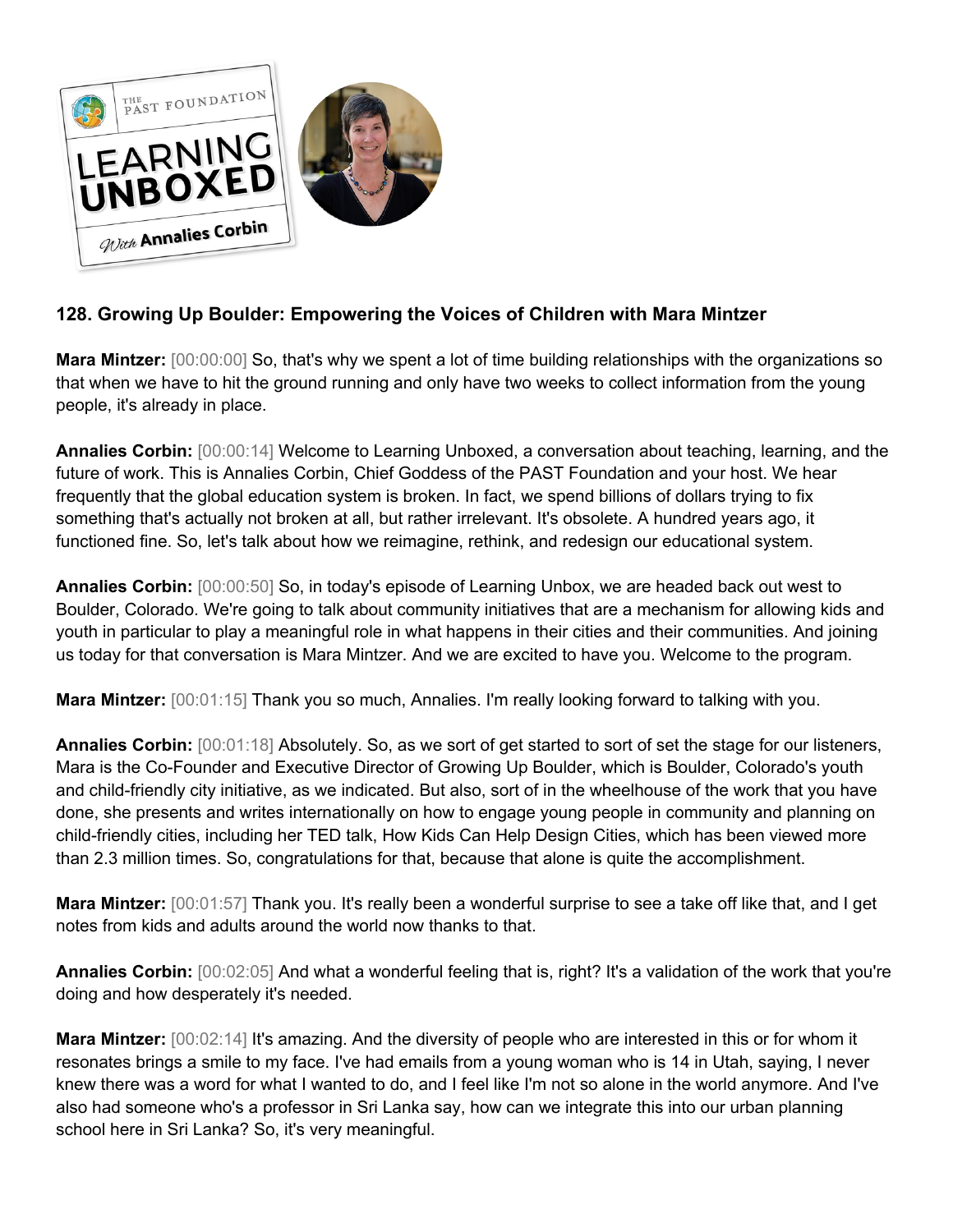**Annalies Corbin:** [00:02:44] Awesome. Awesome. So, for our guests who aren't familiar with this program, let's just dig right in. So, explain to all of us, what is Growing Up Boulder first and foremost? And why was it necessary? Why is it needed?

**Mara Mintzer:** [00:02:59] Right. So, I'm going to take a little step back and my personal story is interwoven into what this is all about. So, my career has been running programs for underserved children and families in New York and California, and when I moved to Colorado, I personally had a one year old child at the time, and I was looking for work, I was trying to figure out what to do with my career. And through my networking, I met a professor, Willem van Vliet, who said, look, we tried to do this thing called a child-friendly city initiative in Denver, Colorado, and I'd never heard of child-friendly city initiatives as many listeners probably. What is that?

**Annalies Corbin:** [00:03:40] Yeah, it's a new term, right.

**Mara Mintzer:** [00:03:42] So, what it is, I always start by defining it, because I assume people haven't heard of it in our country, in particular. There's a treaty called the United Nations Convention on the Rights of the Child, and it says that anyone under the age of 18 has basic protected rights, including the right to a good education, health care, the right to green spaces, and to freely move about and convene with your friends, and the right to a voice in decisions which affect you. And so, there are locales throughout the entire world that take these principles and operationalize them.

**Annalies Corbin:** [00:04:18] They've decided it's critically important, and so it's not just the thing that said, we're actually going to do something with it.

**Mara Mintzer:** [00:04:24] Exactly. They make it real, right? A treaty is only as good as how it's applied. And so, that's what the child-friendly city initiative is. But when Professor Van Vliet and his team had started this in Denver, there was no framework to do this in our country in the United States, because we're the only country in the world that has not ratified the treaty.

**Mara Mintzer:** [00:04:45] And so, they looked at all the academic research and practical research, and they said, well, let's test it out. And so, they did that for a few years. After a few years, it kind of petered away, and that's when I came in, and I said, hey, I'd love to do this for my city of Boulder, Colorado, can I do that? And he said, sure, we have no money, go volunteer your time.

**Annalies Corbin:** [00:05:07] Which is often the way great things get started out in the world, right?

**Mara Mintzer:** [00:05:13] It really is. And it was this passion along with the passion of my colleagues. And over 12 years, we have raised some money, not working as a full volunteer anymore, we really have refined how this works for us. And then, actually, two years ago, UNICEF USA said, hey, this is a pretty cool thing, the child-friendly cities idea, let's try implementing that in the United States. And so, now, sort of the work we've been doing is coming together with the work from a more formal agency and we're really taking it to the next level.

**Annalies Corbin:** [00:05:50] That is absolutely amazing. And again, there's that commonality in that volunteer service around the way initiatives get started. But I am really, really curious, and we'll get into the nuts and bolts of the actual work of the program in a second, but the connecting piece with UNICEF is curious to me in the sense that, as you indicated, that becomes sort of a driver, a vehicle, if you will, to make this body of work more accessible and to be able to integrate it in a number of other places around the United States. That's obviously the hope. So, do you have a sense of how that piece of the initiative or the work is going? And before we get into sort of the nuts and bolts of what's happening in Boulder, how is that spread starting to take root?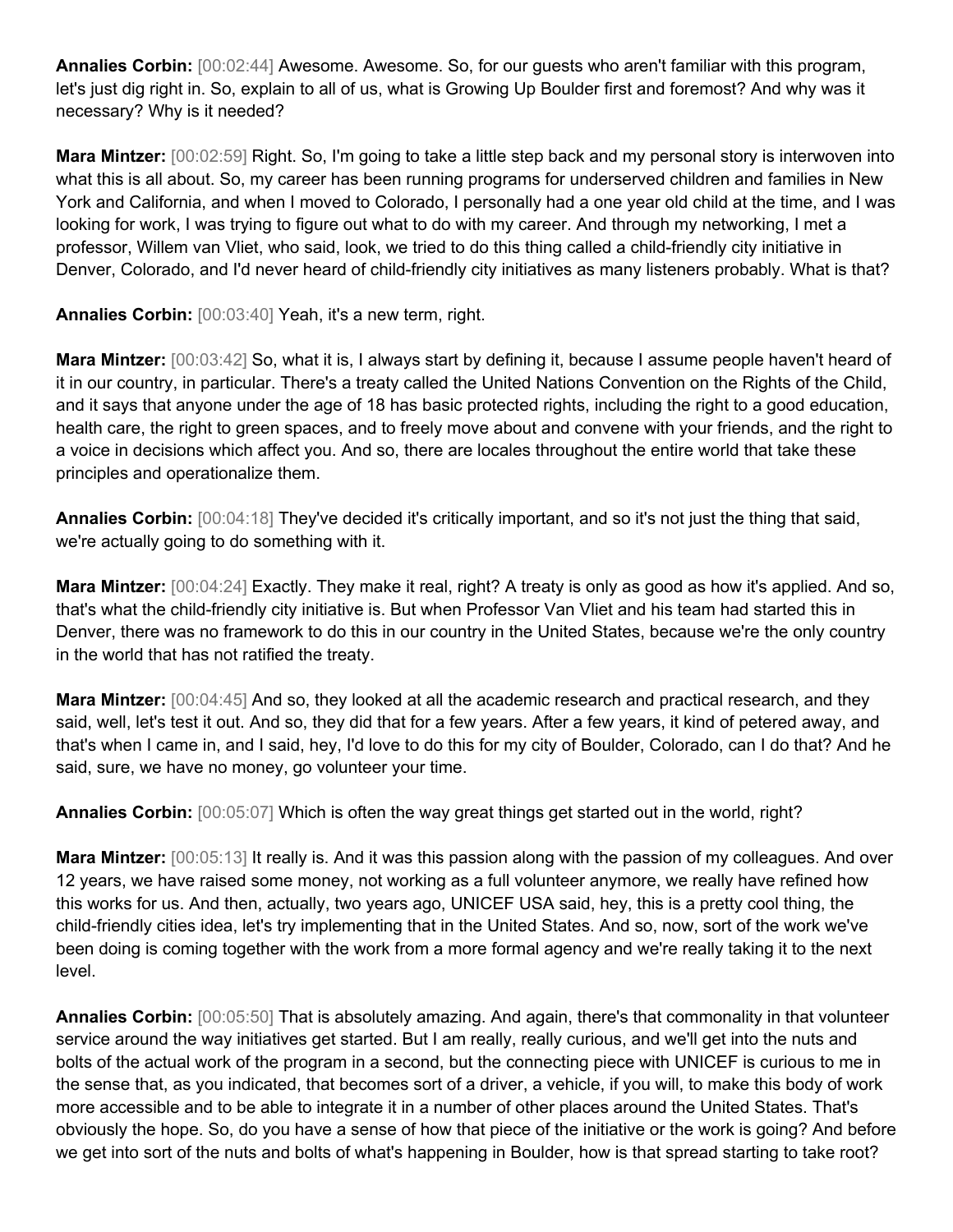**Mara Mintzer:** [00:06:37] A great question. So, I've been consulting with UNICEF USA on this from the beginning, because we had done the work and we were connected with it. It's an evolution. It's really quite new for them to be engaged in a domestic program this way, where they're getting into sort of American cities. I mean, they've done crisis response, but not as much the sort of systemic way of working. It really is a cocreation process they're doing. And so, what's interesting for us is that we have not been recognized yet as an official child-friendly city initiative under UNICEF USA, and many of the other communities, there may be a few other communities that were dabbling in child-friendly cities on their own before UNICEF came into it.

**Mara Mintzer:** [00:07:27] For all of us, it's been a little tricky, because we've had to figure out, well, how do we meet what we're currently doing in our responsibilities to our stakeholders with this kind of more broad work that UNICEF USA is doing? We're hoping to become a pilot city or candidate city over the next year so that we meld those two together, but I think it's almost easier for cities starting from scratch, like Houston or Minneapolis, because they have kind of a blank template they can start with, whereas we are trying to fit two puzzle pieces together.

**Annalies Corbin:** [00:08:01] Yeah. No, that absolutely makes sense. Alright. So, help our listeners then understand, so what actually happens within the Growing Up Boulder program? So, what are the actual steps, or the action, the applied component of this work?

**Mara Mintzer:** [00:08:18] Yeah, this is where it comes alive. So, what happens is on a yearly basis, we will meet with our city, and say, what are the top issues that are coming up? What are the really big, interesting issues that we want to get young people's voice in. And our colleagues go to the different public-facing departments, and say, where would you like young people's voice? Now, as you can imagine, when we first started this, it was kind of like, why would we want young people's voices?

**Annalies Corbin:** [00:08:46] Why would we care about what they think, right? I hear that all the time. Absolutely.

**Mara Mintzer:** [00:08:50] Yes. Why would it matter? Because we have a 12-year track record now, there are more requests than we can accommodate, because the different departments can see the benefits of it, and I can talk a little more about what those benefits are. So then, we find out, okay, these are, say, the top three issues. So, this past year, for example, we worked on the Parks and Recreation Master Plan.

**Mara Mintzer:** [00:09:12] What is the vision for our Parks and Recreation spaces and activities over the next five years? Reimagining policing. So, what could that look like in our city? And then, some smaller projects as well, of, for instance, a specific site, where we're looking to connect public school classrooms with a science discovery space on our open space city land. So, in Boulder, Open Space and Mountain Parks is a department that deals with all of the sort of hiking trails and natural spaces in our community.

**Mara Mintzer:** [00:09:47] And so, really looking at how can young people and diverse young people connect with those spaces and become eco-stewards for them. Once we have those top ideas chosen, we go out and find ideal partners to work with. And what we're looking for in our partners is, first of all, diversity and equity. Where do we hear from the most underrepresented kids? The kids least likely to have a voice in their decisions, we start with them. And we often extend it beyond that, but we start with kids who may not be English language speakers or kids who have disabilities.

**Mara Mintzer:** [00:10:26] We then find who's a partner who's willing to put in a little extra work on their end, because it does take a little extra work from a classroom teacher or from an afterschool program, but the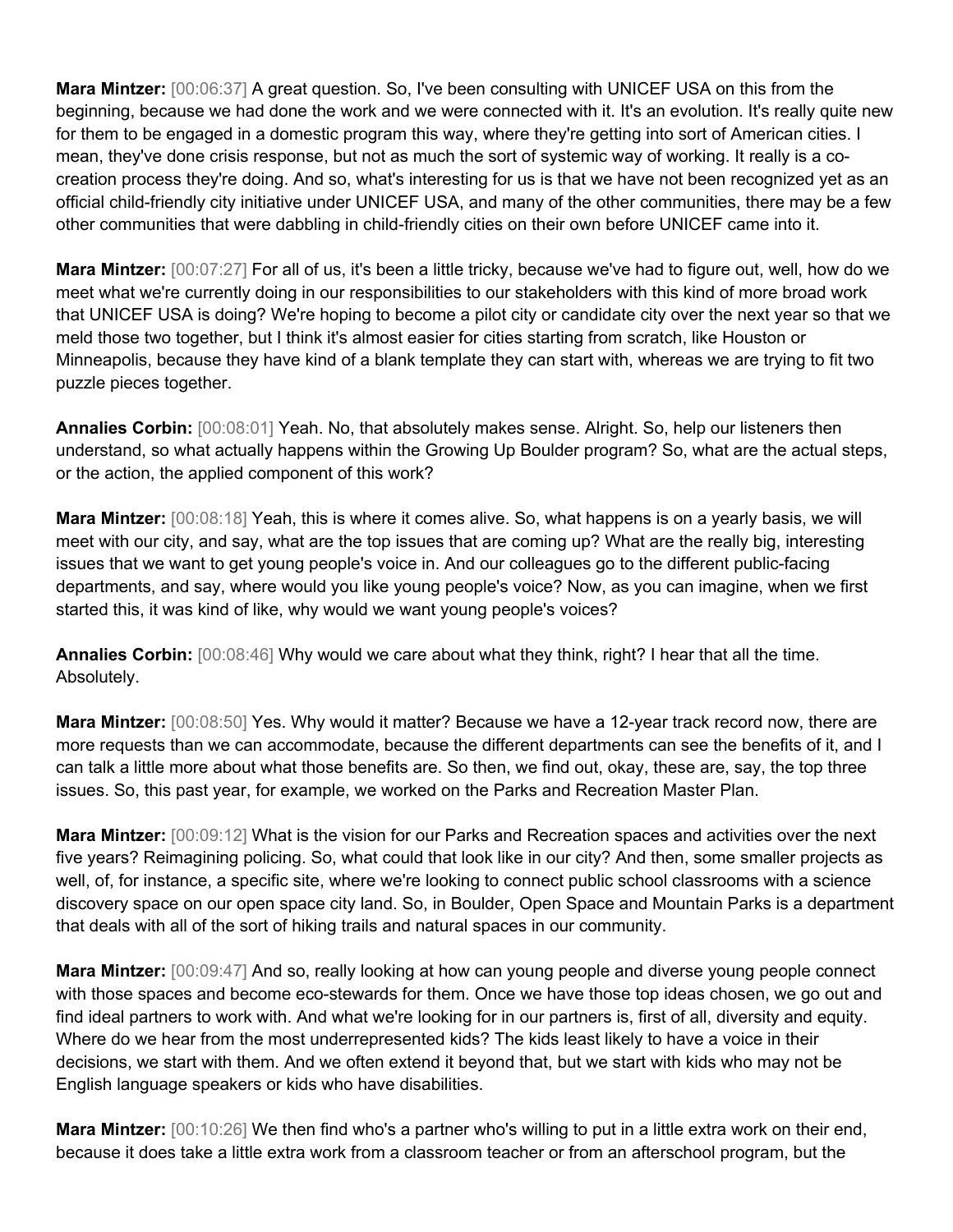rewards are so worth it that they're willing to come back and ask for it again and again. And then, we will spend anywhere between one session to an entire year really delving into a topic. And by the end, the kids are coming up with their own recommendations and sharing them face to face or Zoom to Zoom with decision makers in the community.

**Annalies Corbin:** [00:11:00] So, just for my own sort of clarity, I guess, if you will, so the kids who are participating in any of these initiatives, so whether that be, for example, that you mentioned your local park system or law enforcement in the community sort of components, what happens at the conclusion of that year? I guess the heart of what I'm trying to get at is, so the students participate in lending their voice, but do they actually get to participate in sort of the actions that come after the voice has been gathered?

**Mara Mintzer:** [00:11:32] Right. So, often, these are not always as specific as like, we're going to—we want a community garden and we're going to plant it. They're often much sort of loftier issues which could feel like it would be disconnected for young people. So, that's where there are a few key parts to make it impactful. The first is that we start from the beginning, telling the young people what's going to happen with their voice, how it's going to be used, and how the process is going to continue.

**Mara Mintzer:** [00:12:05] I'll give you a very concrete example. We worked with 225 young people from preschool all the way through high school on something called the civic area, which is a 26-acre sort of downtown public space park. And it was kind of large scale visioning of like, what should this area be like? We let the kids know, this is a long process from the beginning to actually implementing it, but we will let you know along the way if you're interested in what happens with it.

**Mara Mintzer:** [00:12:35] And so, we made sure to always be posting on our social media and our website for the launch of the space, which opened six years after the first group of kids were involved. We tried to track down every one of those kids. It was not easy. We succeeded in getting maybe 60 of them to come back, but it was really hard to get all of them. But we do our best and we also produce a big report at the end that the city can leave with, and can refer back to over and over again. And we've heard it's actually quite influential in the city to have this to be able to balance out some of the user data and reports from other user groups as well.

**Annalies Corbin:** [00:13:17] Right. Because oftentimes, as I'm sure that, you know and many of our listeners, I'm sure, who have experienced a variety of community-based initiatives, mostly, that work is based on the voice of surveys or conversations with adults. It's pretty rare that students get to be heavily involved, and I would think that being able to have that data set, and I love the way you put it to sort of balance out the research and the information that's coming across whatever the initiative happens to be.

**Annalies Corbin:** [00:13:44] So, I so appreciate that. As a team of anthropologists and researchers, we understand the need for a very diverse set of information from a decision making standpoint. I'm super, super curious, because there's so much of this activity going on in the world right now in the conversations about law enforcement and communities. So, just fascinating to sort of hear, so what do you hear from these young voices that maybe nuggets that are not showing up in our traditional media outlets or even in our social media?

**Annalies Corbin:** [00:14:16] Because there's a lot of stuff that gets dumped in there, but I'm curious, actually, about some of the insights that you're getting that maybe are never, or at least not at the moment, in sort of the popular understanding of the way young people are thinking about this issue. Because I would assume that as this gets started, like many other initiatives, you've learned some pretty amazing, and surprising, and wonderful, and maybe not so wonderful things with every single one of these initiatives along the way. And I think that it's important that we share and understand all those sides of what comes from the conversations you have.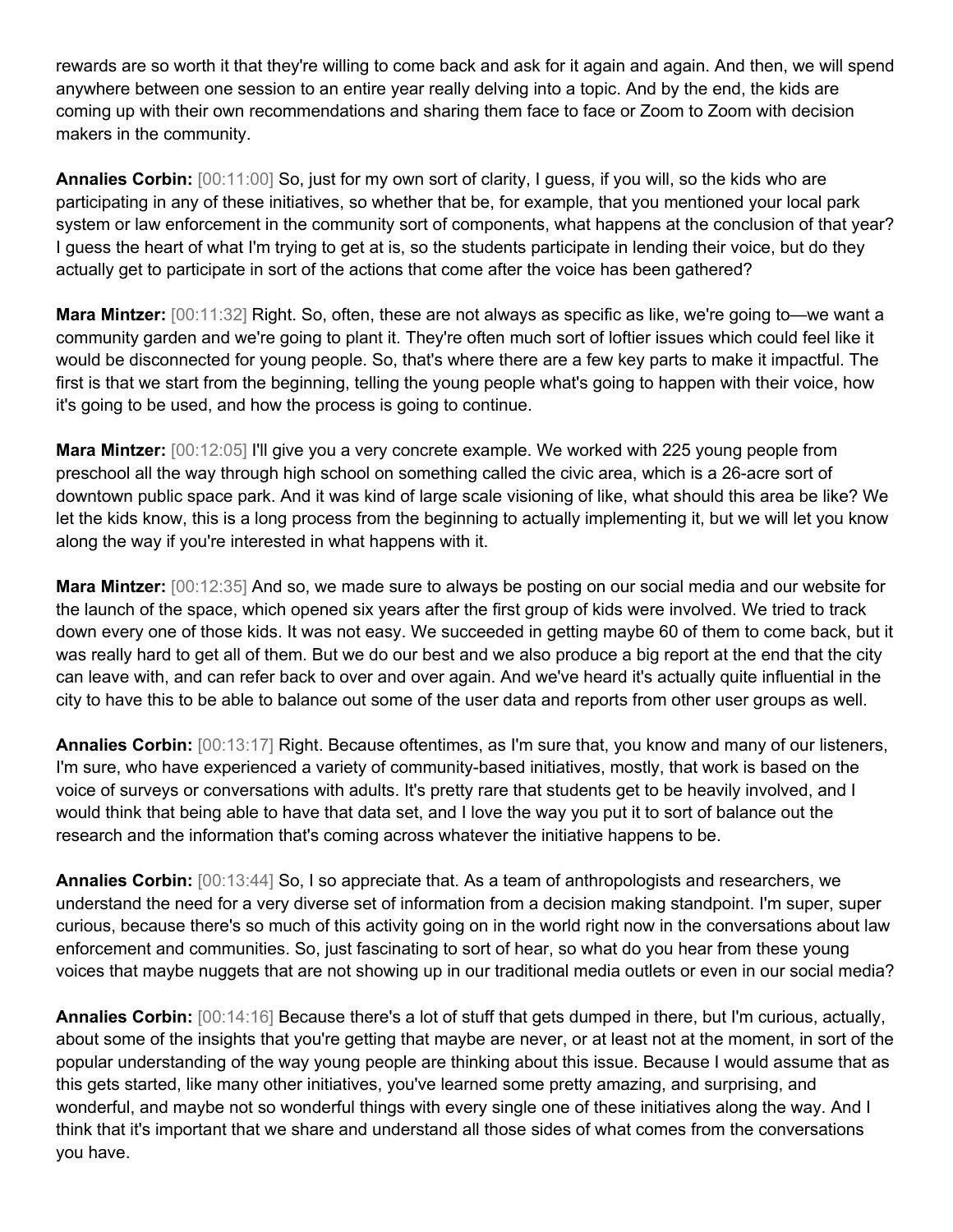**Mara Mintzer:** [00:14:49] Absolutely. And since you asked about the sort of reimagining policing issue, let me jump into that one. First, I want to say how we approached the subject. My colleague and I became very aware that as two White women, we might not be the people who would be making our students of color feel most comfortable and brave if we were facilitating the conversation. And so, we brought in an amazing colleague named Measha Dancy, who's a therapist, but her work is also very culturally based.

**Mara Mintzer:** [00:14:49] She's Latina, and her work really builds upon the strengths of culture. And so, we brought her in, and we said, let's look at how we can co-design these and you'll deliver the sessions with our students of color, with our students who have been impacted by the criminal justice system, right? We have students we work with who are formerly unhoused young people, and let's create a brave space where their mental health needs are being addressed as we ask them to share their feedback.

**Mara Mintzer:** [00:15:52] Because the last thing we wanted to do was recreate trauma for them as they discussed it. And if there was trauma being raised, to not have a container to hold that in, and to help them process it, and work through it. So, she employs something called healing-based engagement, which it's sort of the next step of trauma-informed care. It's really using healing methodologies like breathing techniques, and body scans, and naming systemic oppression when young people are feeling these things.

**Mara Mintzer:** [00:16:24] So, because of that, we just had amazing conversations with the young people, where they've shared things like the following, I don't feel safe in any of my public spaces. You know what feels safe to me, my community, when I'm with my family and my community. But in a public space, I'm seen as a Black or Brown body, and I'm always afraid of how I'm going to be misperceived and targeted. This was another really interesting one.

**Mara Mintzer:** [00:16:52] We worked with the parents of kids with disabilities, and often, people with disabilities or who are neuroatypical or neurodiverse, their behavior can be seen by law enforcement as being problematic or dangerous, when, in fact, it's just different ways of interacting with the world. And so, the parents talked a lot about, how can we create a relationship with police systems, so they understand our kids and don't pull the trigger quickly, because they don't understand who they are? All these things might not have come out if we don't take the time to really listen, and ask careful questions, and support our community in sharing all of this.

**Annalies Corbin:** [00:17:33] Absolutely. And I cannot stress for folks who are listening to this how important the fact that you recognize early on in this conversation that you needed to bring in somebody that would make those that you were asking questions of be comfortable. I so appreciate that, again, as an anthropologist, but also, as you pointed out, as a White female, there are only so many questions that you can ask and really get at the root of what it is that you really want to know so that we can make the world better if we can't get those who we're having the conversation with to be comfortable enough to be able to feel like they can be honest and open in those spaces.

**Annalies Corbin:** [00:18:16] So, that's absolutely fabulous. I am curious then, as you've had these conversations—and so let me step back, my apologies. So, how far into the process is this particular project? And how long do you anticipate this project is going to last until you get to that sort of data set and that report that goes back out as informing what's going on with law enforcement in Boulder? Let's start with that piece, to understand the timeline.

**Mara Mintzer:** [00:18:41] Yes, good question. So, the timeline is it's a two-year timeline. And of course, with COVID, it keeps shifting things that delayed some of the vision. We started this work with young people in the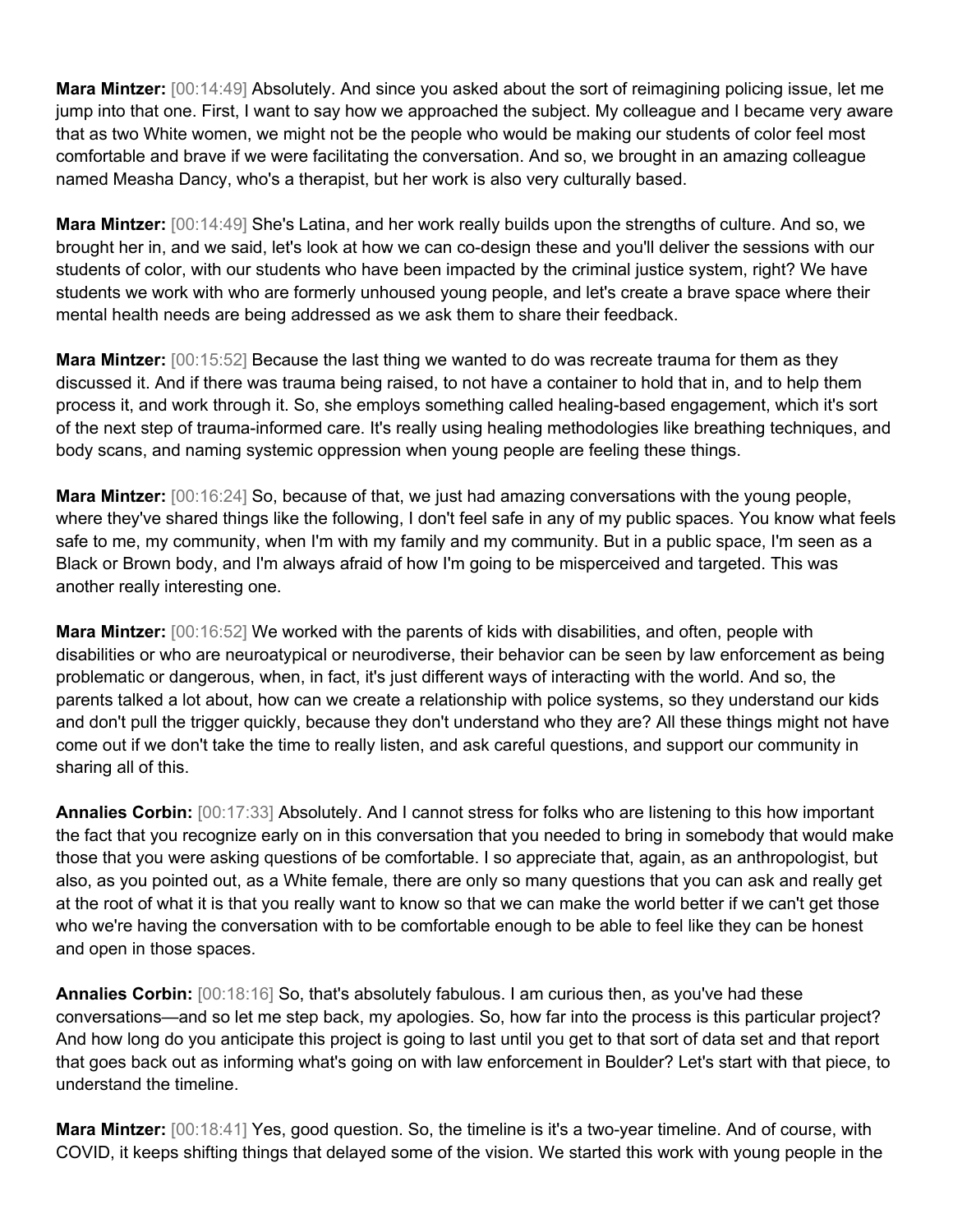spring of 2021. We collected the information. We spent months, and you'll appreciate this as an anthropologist, analyzing the data, because it was qualitative, and it really took huge amounts of time, and we didn't want to get it wrong.

**Mara Mintzer:** [00:19:06] It was so holy and important. We created a report that went out in August. So, that was window one of engagement. Right now, we're in the period window two of engagement just finished up, where the city took all these open-ended questions, and then looked at, well, we heard these values and these focus areas based on what we heard from the community. We gave that back out to the same kids, and said, here's what the city heard.

**Mara Mintzer:** [00:19:33] Do you agree, strongly agree, or strongly disagree with these statements? And then, also, a little open-ended space for, tell us more about that. So, we're in the process of analyzing that second round of data, what we've heard from the different groups, then a third window is going to open probably in January, where we look at, what are specific strategies that can be used to address these values and focus areas? Now, what's really interesting about working with kids and challenging is they're growing up all the time.

**Mara Mintzer:** [00:20:05] And so, the groups that we've worked with keep having turnover as would be expected when a new school year starts, and also, they have their own priorities. So, that's why we spend a lot of time building relationships with the organizations so that when we have to hit the ground running and only have two weeks to collect information from the young people, it's already in place. And it might be a different set of young people, so what we're going to do is make sure that we inform them about, here's what your peers have said before, here's where it's gone with it, let's talk about how this is feeling for you.

**Annalies Corbin:** [00:20:41] Yeah, absolutely. And what's the age range of the participants? Is this just high school kids? Is this high school, middle school? Are we getting into pre-K? What's the range we're talking about here?

**Mara Mintzer:** [00:20:52] So, we tried all age ranges. We went pre-K all the way through high school, and our preschool people who, it's a private preschool that's largely White and affluent, I love it, they sat and really thought about it, and they said, you know what, we are not the right people to be sharing our opinions here. We have opinions, but because we are not most impacted, we don't think we should be the top people you're listening to.

**Annalies Corbin:** [00:21:19] Fabulous. Self-awareness, we got to love that, right? Self-efficacy.

**Mara Mintzer:** [00:21:25] So, they sort of took themselves out of the running, although we included a paragraph about their thinking, because it was so deep and important. Then, we've worked with elementary school. We worked with a class of fourth graders all the way up through young adults, who are up to age 24. And you would be amazed, the fourth graders who are, say, nine and 10 years old, they already understood the systemic racism.

**Mara Mintzer:** [00:21:50] One little girl said like, why are Black and Brown people being treated differently from White people? Who made that up? That's not right. They're very aware of this. And so, I think we often discount the ability of our really young children to understand all of this, but they're there, we need to be talking in an age-appropriate way with them about it.

**Annalies Corbin:** [00:22:10] Yeah, absolutely. So, I'm also then curious, if you don't mind, if we could dig into a little bit, I also was really intrigued by the broader parks conversation that you had, and I have a very selfish reason for being intrigued and interested in this. We are based in Columbus, Ohio, which is an urban location,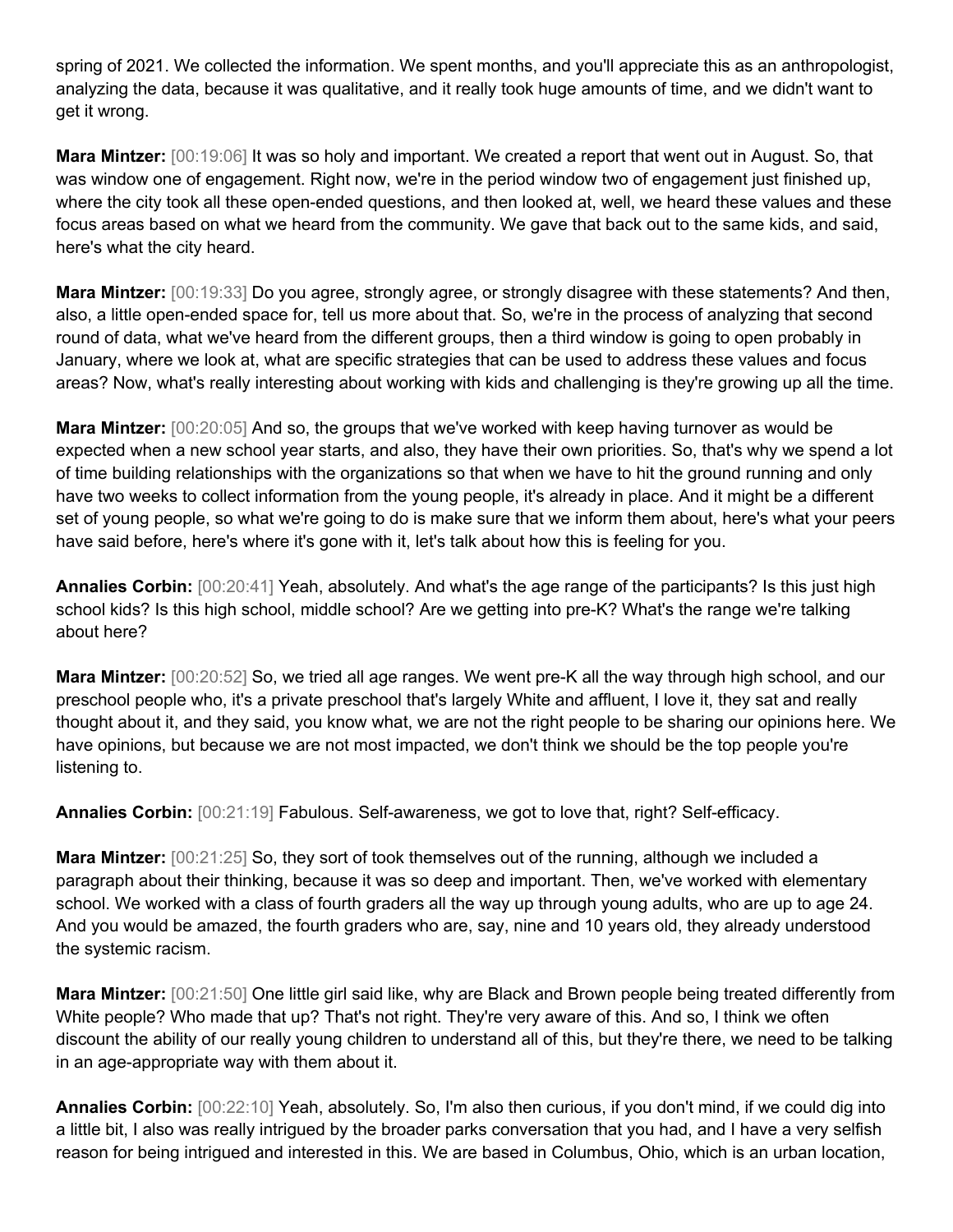and we do a tremendous amount of work with a lot of kids who are not comfortable. Maybe that's the best way to put it.

**Annalies Corbin:** [00:22:39] They are not comfortable out in the wilderness component or green spaces in the environment, like so many cities. And we've got fabulous, fabulous metro parks here, but getting access to them during a regular sort of occurrence can sometimes be difficult, right? If your family doesn't have a car or your parents are working two or three jobs just to make ends meet, it may be difficult to be able to actually get out to one of the metro parks.

**Annalies Corbin:** [00:23:07] And when you're there, it might be, you're not sure what to do, what happens? And so, we've spent a lot of time doing a lot of work with urban kids in green spaces, and they love it, we see the value, and families love it. There are all those components. But I'm curious about sort of the same sorts of questions. What did you learn from that conversation about the need for the community?

**Annalies Corbin:** [00:23:28] And Boulder's definitely, full-disclosure, very different place than Columbus, Ohio is, but you still have this great, amazing opportunity as it relates to green spaces and the way we think about students sort of being immersed in and become stewards of that for the future. The other piece of it, I think, that's also super intriguing in part of this conversation is the fact that we don't test in most places in the United States, just for our international listeners, sciences, right?

**Annalies Corbin:** [00:23:59] Not in elementary school in particular. And so, we have seen a very devaluing in many ways, in many respects of science, environmental science, nature in those earlier grades, because it's not tested, which is super unfortunate, because of course, kids love and get so much out of that. So, how do you rationalize and work with all of those different components? What is that conversation in your community about?

**Mara Mintzer:** [00:24:23] Yeah. So, it's a huge question, and I'm going to try and address some parts of it. And if there's more you want on a specific part, let me know, because I love this topic and there's just a lot of richness to it. The first is location of parks, right? What we should be doing is in every urban planning, redevelopment, or space that we create, there should be a walkable park within 10 minutes, and I would even say five minutes. And maybe park isn't always the right word, right?

**Annalies Corbin:** [00:24:55] Right.

**Mara Mintzer:** [00:24:55] Their kids have told us, they want green space, where they live, because often, they're not given permission for a variety of reasons to walk that five or 10 minutes. Because of safety concerns, some are real, some are brought about because of news media. But what you can do is you can create spaces that have fruit trees, climbing trees, piles of leaves to plan, different smells you can enjoy from different plants.

**Mara Mintzer:** [00:25:21] All of that could be created right where the people are living. And so, those locations are really key. And thinking about, also, how kids can get to those spaces is really important. Is there a safe walking or biking corridor for them to get there? We can't have them having to go on a street without sidewalks, with lots of cars on it, it's just not conducive to them being able to get outside and play.

**Mara Mintzer:** [00:25:45] And I would say the older they are, the more freely they should be able to do that without adult supervision, because one exercise we often do with adults is we will have them close their eyes and think back to their favorite childhood outdoor experience. And what we'll find most of the time is there are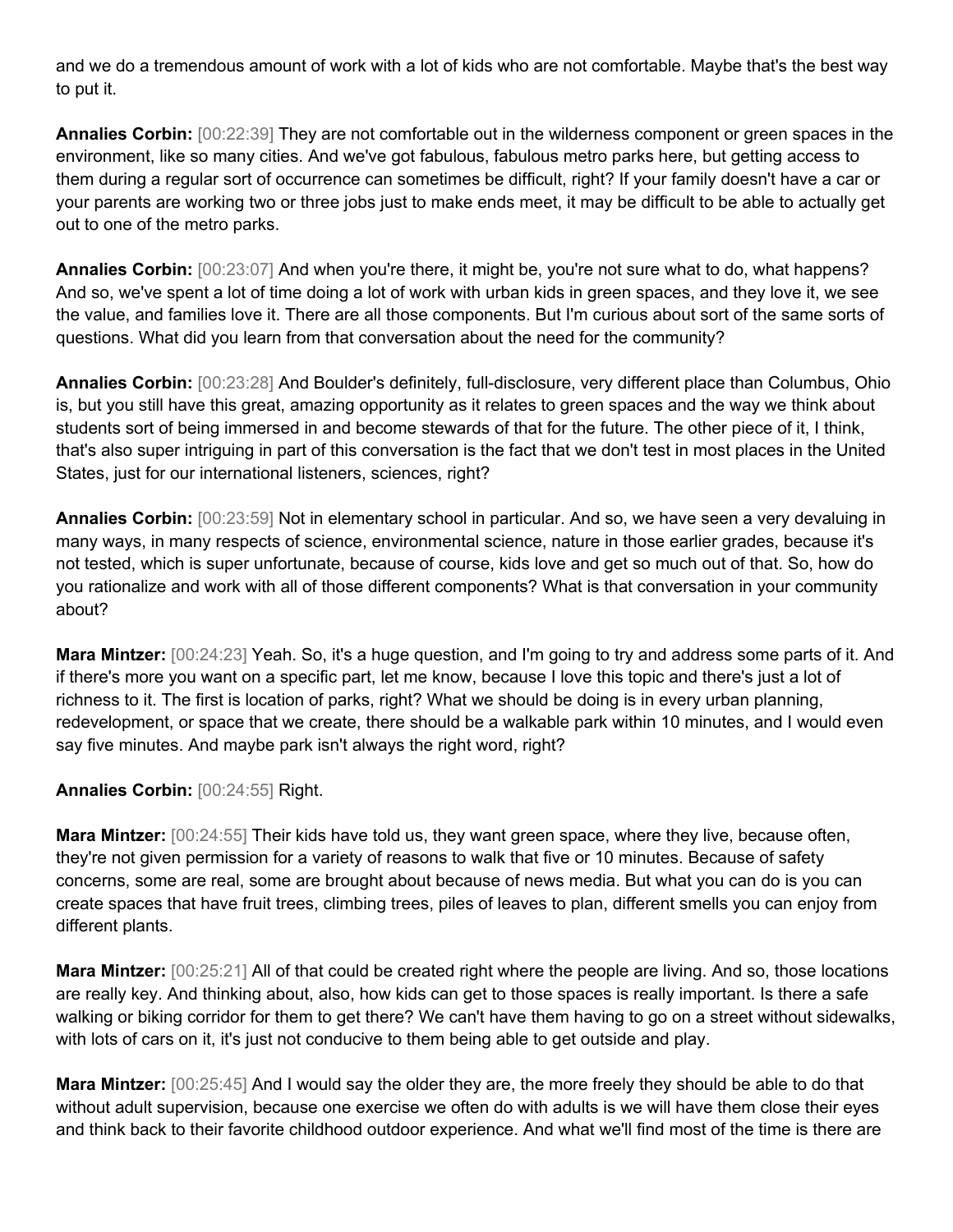no adults there. It was a place where they could meet kids on their own, free play, and so I think that's also important to think about.

**Mara Mintzer:** [00:26:14] When it comes to the uses of the spaces, this is where it's so great to actually be working with the kids and asking them. So, for example, middle school kids and high school kids who are often so neglected in these conversations, we think more about early childhood and elementary school, but then suddenly, it's like they don't want to play anymore. Well, I have a high school kid, she still wants to play.

**Mara Mintzer:** [00:26:39] And if you look at many parks, and I remember this from when I was a teen, we would go and hang out on the swings and monkey bars at night, because there was nowhere else to go and we wanted that adrenaline rush, and that's what our kids are telling us, give us an adrenaline rush, give us a challenge, and then let us hang out, like we want to be social, and we want to see and be seen, only a little bit, but we want to be watching what's going on. So, if you create those spaces where the kids are invited to hang out, and when they're invited to climb really high ropes or have a zip line, they will come to that. They are seeking that sort of adrenaline, and it's a safe way to do it versus racing a car at 60 miles an hour.

## **Annalies Corbin:** [00:27:24] Right. Absolutely.

**Mara Mintzer:** [00:27:27] Yeah. The other thing is when you were talking about nature, and outdoor learning, and science, what we found that one of the silver linings of COVID is it forced people to use the outdoors. And it was actually one of the only ways we were able to convene with young people. And so, we really talked about, well, how can the schools connect to the land, to the outdoors, whether it's their own school property or whether it's a space across the street, and use that as a learning laboratory?

**Mara Mintzer:** [00:27:58] And one of the things that I think was really informative for everyone was when we asked the kids how they felt, how do you feel? Tell us about your body sensations right now out here in nature. They said, I feel relaxed. I feel happy. I feel like part of a team. I think that was really telling. And so, I'm hoping we build upon that, and I know there have been huge movements that I've been a part of, too, with green schoolyards to really do more of this, and in very urban settings as well.

**Annalies Corbin:** [00:28:27] Absolutely. It's needed broadly. This is not a rural, or an urban, or even suburban issue. This is one of those things that we have certainly seen in all the different places where we've gone and done work in communities that we need more of this. So, I'm super excited that you've been actively having the conversation in your community and producing results tied to that.

**Annalies Corbin:** [00:28:51] So, I am always curious as it relates to thinking about the way our listeners are sort of interpreting the conversation that we've been having, as they think about, hey, I just heard this great conversation, but how do I take what I heard and incorporate it into my own practice as an individual classroom teacher, or as a community policymaker, or something in between? What do I do with this if this is not an active process that's happening in my own community? How do I get started by grabbing some of this wonderful stuff that I just heard and making it part of my own reality in my community?

**Mara Mintzer:** [00:29:30] Absolutely. And eventually, we are working on trying to create an institute for childfriendly cities, so we can support others who want to do this work, but we're so busy with our local pieces that that's probably going to be maybe a year or so out. In the meantime, I would say to start small. It's so easy to get overwhelmed by all of this, and even when I conceptualized this at the beginning, I almost didn't know where to start.